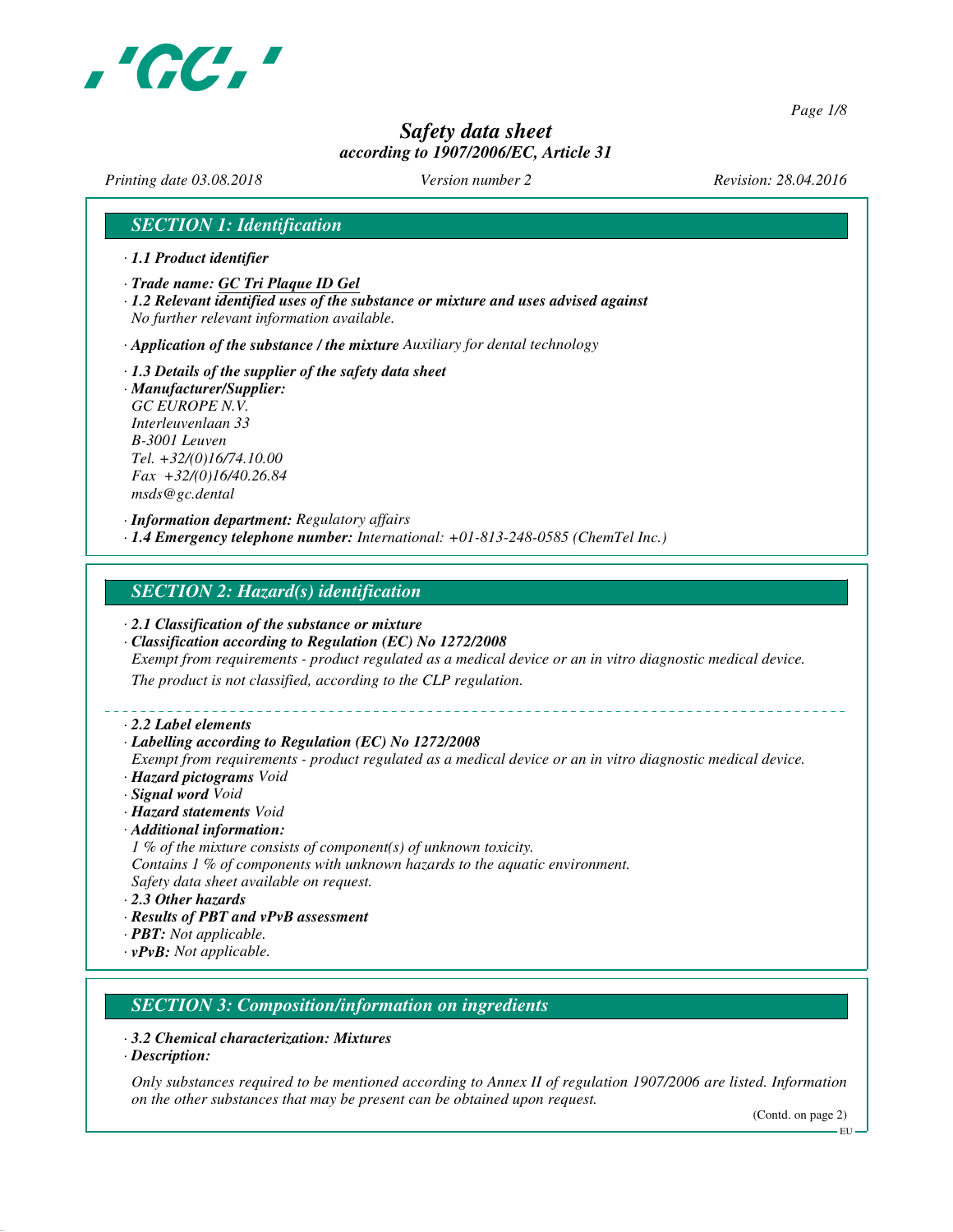*Printing date 03.08.2018 Version number 2 Revision: 28.04.2016*

*Trade name: GC Tri Plaque ID Gel*

|                                                                                             |                                                     |                           | (Contd. of page $1$ ) |  |  |
|---------------------------------------------------------------------------------------------|-----------------------------------------------------|---------------------------|-----------------------|--|--|
| $\cdot$ Dangerous components:                                                               |                                                     |                           |                       |  |  |
|                                                                                             | $64-17-5$ ethyl alcohol                             | Flam. Lig. 2, $H225$      | $2.5 - 5\%$           |  |  |
|                                                                                             | 9004-32-4 sodium carboxyl methyl cellulose (CMC-Na) | Aquatic Chronic 3, $H412$ | $1 - 2.5\%$           |  |  |
| · Additional information: For the wording of the listed hazard phrases refer to section 16. |                                                     |                           |                       |  |  |

## *SECTION 4: First-aid measures*

- *· 4.1 Description of first aid measures*
- *· General information:*

*No special measures required.*

- *If symptoms persist consult doctor.*
- *· After inhalation: Take affected persons into fresh air and keep quiet.*
- *· After skin contact: Immediately rinse with water.*

*· After eye contact:*

*Rinse opened eye for several minutes under running water. If symptoms persist, consult a doctor.*

### *· After swallowing:*

- *Rinse out mouth and then drink plenty of water.*
- *If symptoms persist consult doctor.*
- *· 4.2 Most important symptoms and effects, both acute and delayed No further relevant information available.*
- *· 4.3 Indication of any immediate medical attention and special treatment needed*

*No further relevant information available.*

## *SECTION 5: Fire-fighting measures*

- *· 5.1 Extinguishing media*
- *· Suitable extinguishing agents:*

*CO2, extinguishing powder or water spray. Fight larger fires with water spray or alcohol resistant foam. Use fire fighting measures that suit the environment.*

- *· For safety reasons unsuitable extinguishing agents: Water with full jet*
- *· 5.2 Special hazards arising from the substance or mixture*
- *Formation of toxic gases is possible during heating or in case of fire.*
- *· 5.3 Advice for firefighters*
- *· Protective equipment: Wear self-contained respiratory protective device. · Additional information*

*Dispose of fire debris and contaminated fire fighting water in accordance with official regulations.*

# *SECTION 6: Accidental release measures*

- *· 6.1 Personal precautions, protective equipment and emergency procedures Remove persons from danger area.*
- *· 6.2 Environmental precautions:*
- *Do not allow product to reach sewage system or any water course.*
- *Inform respective authorities in case of seepage into water course or sewage system.*
- *Do not allow to penetrate the ground/soil.*
- *In case of seepage into the ground inform responsible authorities.*
- *· 6.3 Methods and material for containment and cleaning up: Absorb liquid components with liquid-binding material.*

*Dispose of the collected material according to regulations.*

*· 6.4 Reference to other sections*

*See Section 7 for information on safe handling.*

(Contd. on page 3)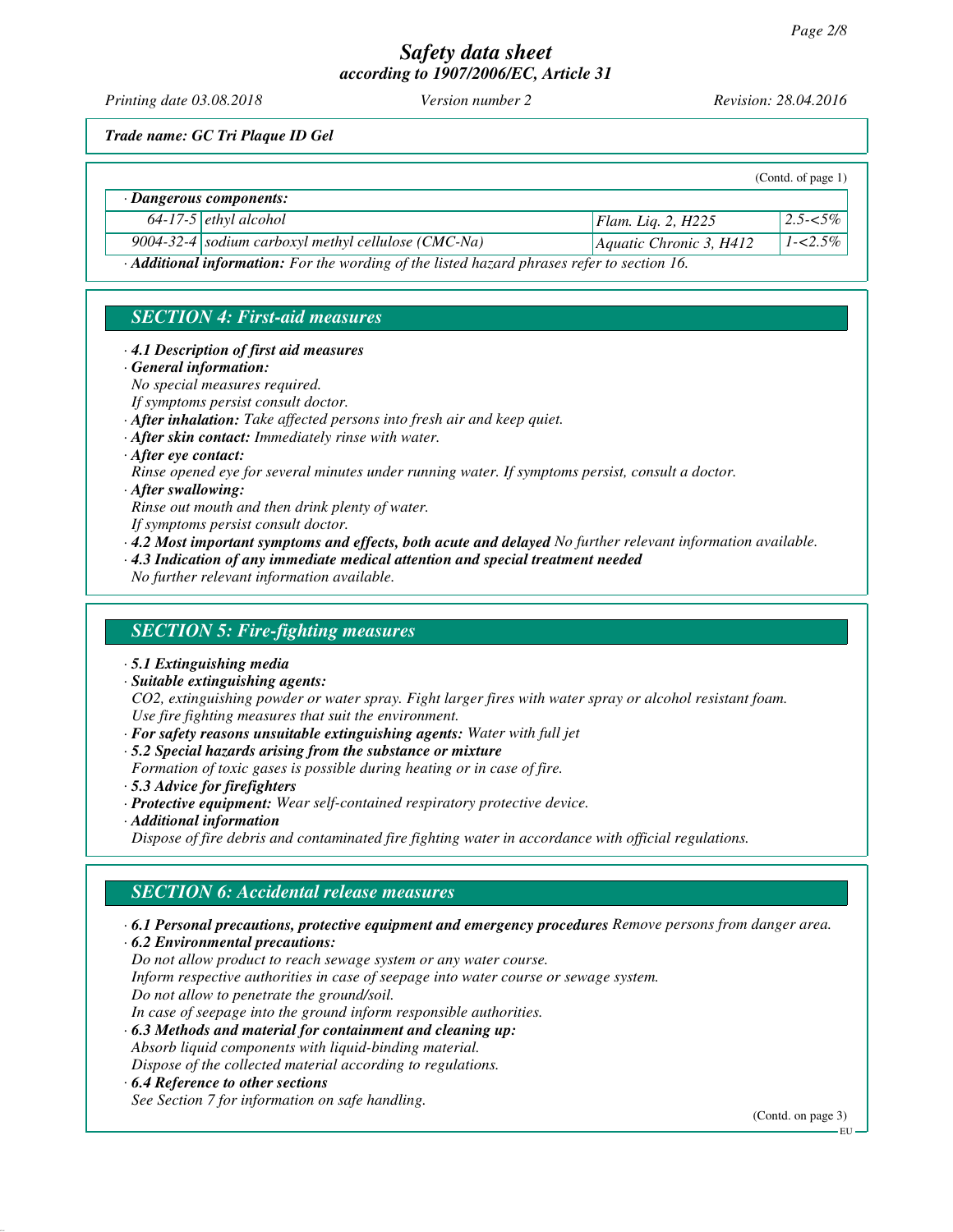*Printing date 03.08.2018 Version number 2 Revision: 28.04.2016*

(Contd. of page 2)

*Trade name: GC Tri Plaque ID Gel*

*See Section 8 for information on personal protection equipment. See Section 13 for disposal information.*

## *SECTION 7: Handling and storage*

- *· 7.1 Precautions for safe handling No special precautions are necessary if used correctly.*
- *· Information about protection against explosions and fires: No special measures required.*
- *· 7.2 Conditions for safe storage, including any incompatibilities*
- *· Storage:*
- *· Requirements to be met by storerooms and receptacles: Store only in unopened original receptacles.*
- *· Information about storage in one common storage facility: Store away from foodstuffs.*
- *· Further information about storage conditions: None.*
- *· 7.3 Specific end use(s) No further relevant information available.*

### *SECTION 8: Exposure controls/personal protection*

*· Additional information about design of technical systems: No further data; see item 7.*

- *· 8.1 Control parameters*
- *· Components with limit values that require monitoring at the workplace:*
- *The product does not contain any relevant quantities of materials with critical values that have to be monitored at the workplace.*

*· Additional information: The lists that were valid during the creation were used as basis.*

- *· 8.2 Exposure controls*
- *· Personal protective equipment:*
- *· General protective and hygienic measures:*

*The usual precautionary measures for handling chemicals should be followed. Wash hands before breaks and at the end of work.*

- *· Breathing equipment: Suitable respiratory protective device recommended.*
- *· Protection of hands: Protective gloves*
- *· Material of gloves*

*The selection of the suitable gloves does not only depend on the material, but also on further marks of quality and varies from manufacturer to manufacturer. As the product is a preparation of several substances, the resistance of the glove material can not be calculated in advance and has therefore to be checked prior to the application.*

*· Penetration time of glove material*

*The exact break through time has to be found out by the manufacturer of the protective gloves and has to be observed.*

*· Eye protection: Safety glasses*

| <b>General Information</b> | $\cdot$ 9.1 Information on basic physical and chemical properties |  |
|----------------------------|-------------------------------------------------------------------|--|
| $\cdot$ Appearance:        |                                                                   |  |
| Form:                      | Fluid                                                             |  |
| Color:                     | Violet                                                            |  |
| $\cdot$ Odor:              | <i><u><b>Odorless</b></u></i>                                     |  |
| Odor threshold:            | Not determined.                                                   |  |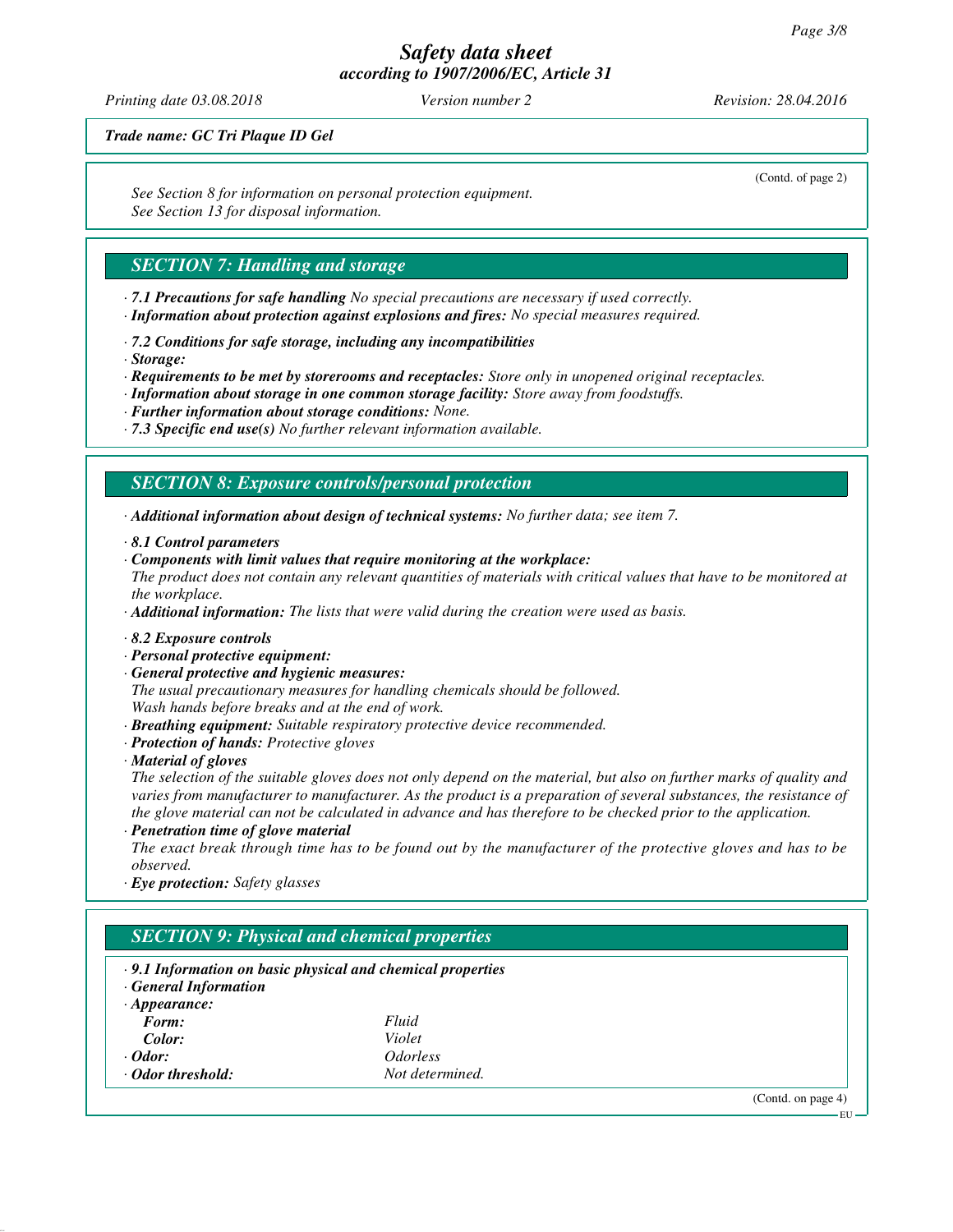*Printing date 03.08.2018 Version number 2 Revision: 28.04.2016*

*Trade name: GC Tri Plaque ID Gel*

|                                                            |                                               | (Contd. of page 3) |
|------------------------------------------------------------|-----------------------------------------------|--------------------|
| $\cdot$ pH-value:                                          | Not determined.                               |                    |
| Change in condition                                        |                                               |                    |
| <b>Melting point/Melting range:</b>                        | Undetermined.                                 |                    |
| <b>Boiling point/Boiling range:</b>                        | Undetermined.                                 |                    |
| · Flash point:                                             | Not applicable.                               |                    |
| · Flammability (solid, gaseous):                           | Not applicable.                               |                    |
| · Ignition temperature:                                    | Undetermined.                                 |                    |
| · Decomposition temperature:                               | Not determined.                               |                    |
| · Auto igniting:                                           | Product is not selfigniting.                  |                    |
| · Danger of explosion:                                     | Product does not present an explosion hazard. |                    |
| · Explosion limits:                                        |                                               |                    |
| Lower:                                                     | $0.9$ Vol $\%$                                |                    |
| <b>Upper:</b>                                              | Not determined.                               |                    |
| · Vapor pressure:                                          | Not determined.                               |                    |
| $\cdot$ Density:                                           | Not determined.                               |                    |
| $\cdot$ Relative density                                   | Not determined.                               |                    |
| · Vapor density                                            | Not determined.                               |                    |
| $\cdot$ Evaporation rate                                   | Not determined.                               |                    |
| · Solubility in / Miscibility with                         |                                               |                    |
| Water:                                                     | Insoluble.                                    |                    |
| · Partition coefficient (n-octanol/water): Not determined. |                                               |                    |
| · Viscosity:                                               |                                               |                    |
| Dynamic:                                                   | Not determined.                               |                    |
| Kinematic:                                                 | Not determined.                               |                    |
| Solvent content:                                           |                                               |                    |
| Organic solvents:                                          | 25.0%                                         |                    |
| Water:                                                     | 57.0%                                         |                    |
| $VOC$ (EC)                                                 | $116.3$ g/l                                   |                    |
| .9.2 Other information                                     | No further relevant information available.    |                    |

# *SECTION 10: Stability and reactivity*

*· 10.1 Reactivity No further relevant information available.*

*· 10.2 Chemical stability*

*· Thermal decomposition / conditions to be avoided: No decomposition if used according to specifications.*

- *· 10.3 Possibility of hazardous reactions No dangerous reactions known.*
- *· 10.4 Conditions to avoid No further relevant information available.*
- *· 10.5 Incompatible materials: No further relevant information available.*

*· 10.6 Hazardous decomposition products: No dangerous decomposition products known.*

(Contd. on page 5)

EU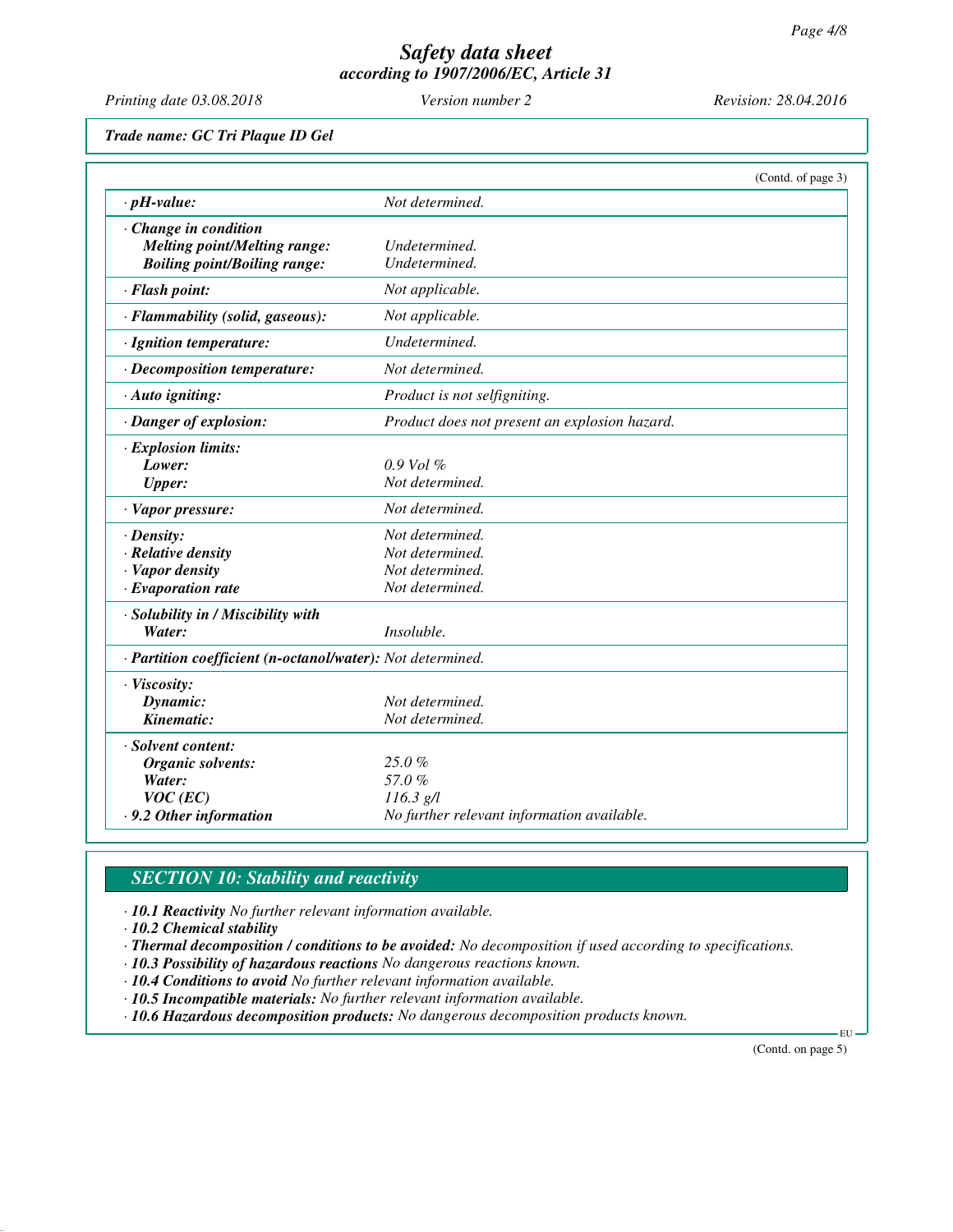*Printing date 03.08.2018 Version number 2 Revision: 28.04.2016*

*Trade name: GC Tri Plaque ID Gel*

(Contd. of page 4)

### *\* SECTION 11: Toxicological information*

#### *· 11.1 Information on toxicological effects*

*· Acute toxicity: Based on available data, the classification criteria are not met.*

### *· LD/LC50 values that are relevant for classification:*

### *64-17-5 ethyl alcohol*

*Oral LD50 7,060 mg/kg (rat (f+m))*

*Inhalative LC50/4 h 20,000 mg/l (rat (f+m))*

### *120-47-8 ethyl 4-hydroxybenzoate*

*Oral LD50 >3,100 mg/kg (rat (f+m))*

#### *· Primary irritant effect:*

*· on the skin: Based on available data, the classification criteria are not met.*

- *· on the eye: Based on available data, the classification criteria are not met.*
- *· Sensitization: Based on available data, the classification criteria are not met.*

*· Additional toxicological information:*

*· OSHA-Ca (Occupational Safety & Health Administration)*

*None of the ingredients is listed.*

*· Repeated dose toxicity No further relevant information available.*

- *· CMR effects (carcinogenity, mutagenicity and toxicity for reproduction) No further relevant information available.*
- *· Germ cell mutagenicity Based on available data, the classification criteria are not met.*
- *· Carcinogenicity Based on available data, the classification criteria are not met.*
- *· Reproductive toxicity Based on available data, the classification criteria are not met.*
- *· STOT-single exposure Based on available data, the classification criteria are not met.*
- *· STOT-repeated exposure Based on available data, the classification criteria are not met.*
- *· Aspiration hazard Based on available data, the classification criteria are not met.*

## *SECTION 12: Ecological information*

*· 12.1 Toxicity*

*· Aquatic toxicity:*

*9004-32-4 sodium carboxyl methyl cellulose (CMC-Na)*

*EC50/48h 87.3 mg/l (daphnia magna)*

- *· 12.2 Persistence and degradability No further relevant information available.*
- *· 12.3 Bioaccumulative potential No further relevant information available.*
- *· 12.4 Mobility in soil No further relevant information available.*
- *· Additional ecological information:*

*· General notes:*

*Water hazard class 3 (Self-assessment): extremely hazardous for water*

*Do not allow product to reach ground water, water course or sewage system, even in small quantities. Danger to drinking water if even extremely small quantities leak into the ground.*

- *· 12.5 Results of PBT and vPvB assessment*
- *· PBT: Not applicable.*

*· vPvB: Not applicable.*

*· 12.6 Other adverse effects No further relevant information available.*

(Contd. on page 6)

EU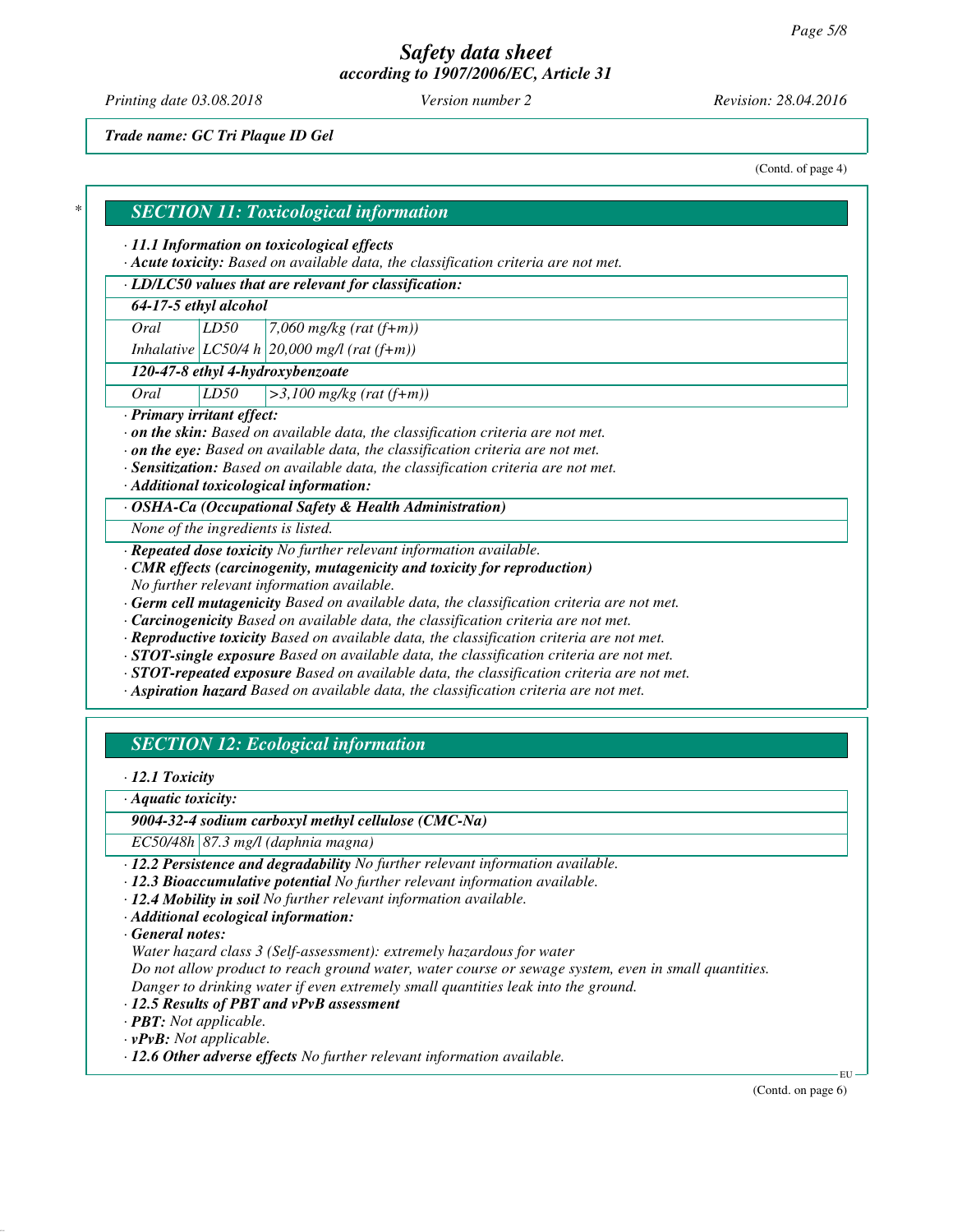*Printing date 03.08.2018 Version number 2 Revision: 28.04.2016*

*Trade name: GC Tri Plaque ID Gel*

(Contd. of page 5)

#### *\* SECTION 13: Disposal considerations*

#### *· 13.1 Waste treatment methods*

#### *· Recommendation:*

*Must not be disposed of together with household garbage. Do not allow product to reach sewage system. Contact waste processors for recycling information.*

#### *· European waste catalogue*

| 18 00 00   WASTES FROM HUMAN OR ANIMAL HEALTH CARE AND/OR RELATED RESEARCH (except       |
|------------------------------------------------------------------------------------------|
| $\vert$ kitchen and restaurant wastes not arising from immediate health care)            |
| 18 01 00 wastes from natal care, diagnosis, treatment or prevention of disease in humans |

18 01 06\* chemicals consisting of or containing hazardous substances

*· Uncleaned packagings:*

*· Recommendation: Disposal must be made according to official regulations.*

# *SECTION 14: Transport information*

| $\cdot$ 14.1 UN-Number<br>· ADR, ADN, IMDG, IATA                                                                  | not regulated   |  |  |
|-------------------------------------------------------------------------------------------------------------------|-----------------|--|--|
| $\cdot$ 14.2 UN proper shipping name<br>· ADR, ADN, IMDG, IATA                                                    | not regulated   |  |  |
| $\cdot$ 14.3 Transport hazard class(es)                                                                           |                 |  |  |
| · ADR, ADN, IMDG, IATA<br>· Class                                                                                 | not regulated   |  |  |
| $\cdot$ 14.4 Packing group<br>· ADR, IMDG, IATA                                                                   | not regulated   |  |  |
| · 14.5 Environmental hazards:<br>$\cdot$ Marine pollutant:                                                        | No              |  |  |
| $\cdot$ 14.6 Special precautions for user                                                                         | Not applicable. |  |  |
| $\cdot$ 14.7 Transport in bulk according to Annex II of<br><b>MARPOL73/78 and the IBC Code</b><br>Not applicable. |                 |  |  |
| · UN "Model Regulation":                                                                                          | not regulated   |  |  |
|                                                                                                                   |                 |  |  |

## *SECTION 15: Regulatory information*

*· 15.1 Safety, health and environmental regulations/legislation specific for the substance or mixture · Sara*

*· Section 355 (extremely hazardous substances):*

*None of the ingredient is listed.*

*· Section 313 (Specific toxic chemical listings):*

*None of the ingredients is listed.*

(Contd. on page 7)

EU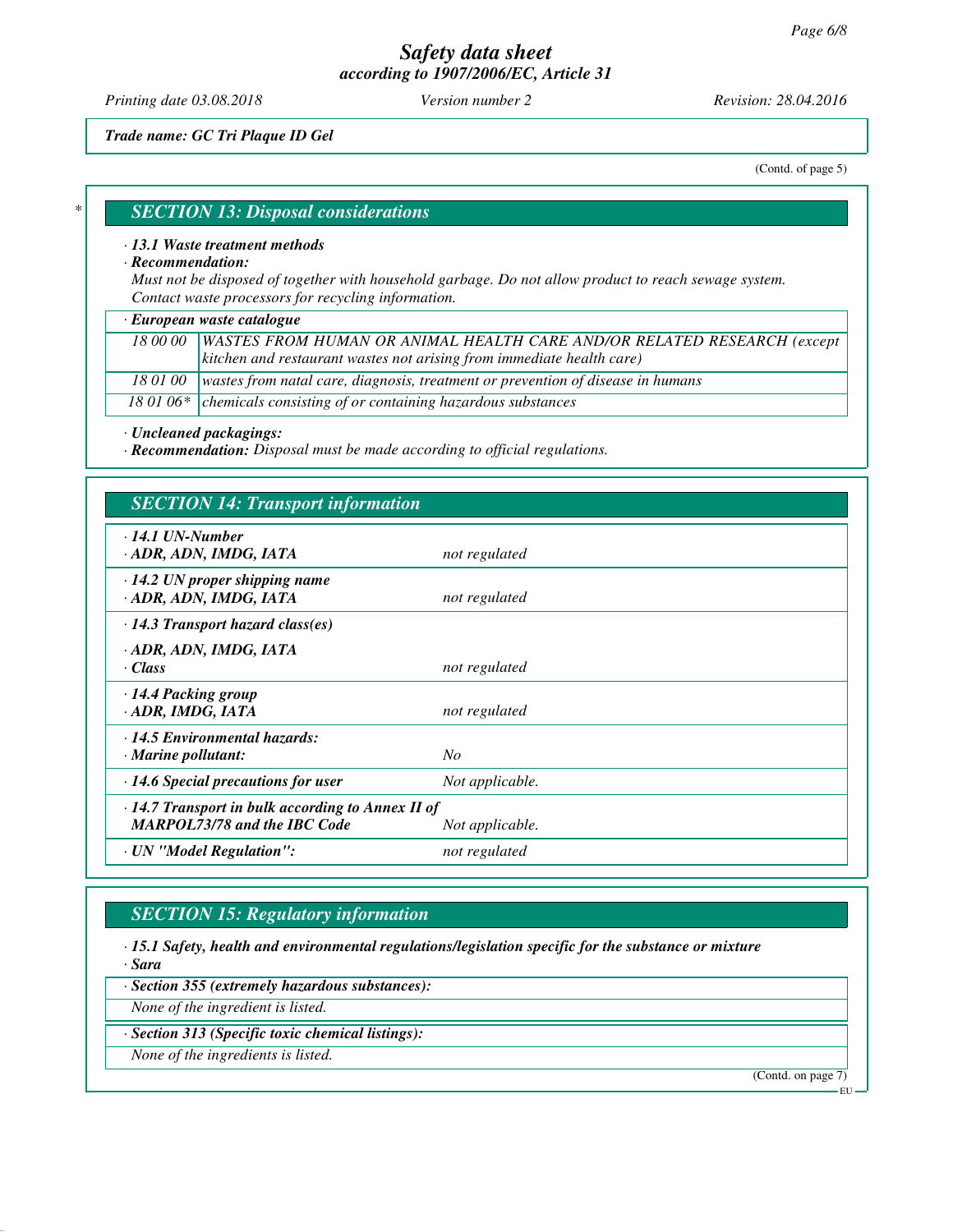*Printing date 03.08.2018 Version number 2 Revision: 28.04.2016*

*Trade name: GC Tri Plaque ID Gel*

|                                                                                                                                                                                                        | (Contd. of page 6) |
|--------------------------------------------------------------------------------------------------------------------------------------------------------------------------------------------------------|--------------------|
| · Proposition 65                                                                                                                                                                                       |                    |
| Chemicals known to cause cancer:                                                                                                                                                                       |                    |
| None of the ingredients is listed.                                                                                                                                                                     |                    |
| · Chemicals known to cause reproductive toxicity for females:                                                                                                                                          |                    |
| None of the ingredients is listed.                                                                                                                                                                     |                    |
| · Chemicals known to cause reproductive toxicity for males:                                                                                                                                            |                    |
| None of the ingredients is listed.                                                                                                                                                                     |                    |
| · Chemicals known to cause developmental toxicity:                                                                                                                                                     |                    |
| $64-17-5$ ethyl alcohol                                                                                                                                                                                |                    |
| · Carcinogenic categories                                                                                                                                                                              |                    |
| · EPA (Environmental Protection Agency)                                                                                                                                                                |                    |
| None of the ingredients is listed.                                                                                                                                                                     |                    |
| · TLV (Threshold Limit Value established by ACGIH)                                                                                                                                                     |                    |
| $57-50-1$ Sucrose                                                                                                                                                                                      | A4                 |
| $\overline{64-17-5}$ ethyl alcohol                                                                                                                                                                     | A <sub>3</sub>     |
| · MAK (German Maximum Workplace Concentration)                                                                                                                                                         |                    |
| $64-17-5$ ethyl alcohol                                                                                                                                                                                | 5                  |
| · NIOSH-Ca (National Institute for Occupational Safety and Health)                                                                                                                                     |                    |
| None of the ingredients is listed.                                                                                                                                                                     |                    |
| $\cdot$ Directive 2012/18/EU<br>· Named dangerous substances - ANNEX I None of the ingredients is listed.<br>· 15.2 Chemical safety assessment: A Chemical Safety Assessment has not been carried out. |                    |
| <b>SECTION 16: Other information</b>                                                                                                                                                                   |                    |
| · Relevant phrases<br>H225 Highly flammable liquid and vapour.                                                                                                                                         |                    |

*H412 Harmful to aquatic life with long lasting effects.*

*· Classification according to Regulation (EC) No 1272/2008 Calculation method*

*· Department issuing SDS: Regulatory affairs*

*· Contact: msds@gc.dental*

*· Abbreviations and acronyms:*

*ADR: Accord européen sur le transport des marchandises dangereuses par Route (European Agreement concerning the International Carriage of Dangerous Goods by Road) IMDG: International Maritime Code for Dangerous Goods IATA: International Air Transport Association*

*GHS: Globally Harmonised System of Classification and Labelling of Chemicals*

*ACGIH: American Conference of Governmental Industrial Hygienists*

*EINECS: European Inventory of Existing Commercial Chemical Substances*

*ELINCS: European List of Notified Chemical Substances*

*CAS: Chemical Abstracts Service (division of the American Chemical Society)*

*VOC: Volatile Organic Compounds (USA, EU)*

*LC50: Lethal concentration, 50 percent*

*LD50: Lethal dose, 50 percent*

*PBT: Persistent, Bioaccumulative and Toxic*

*vPvB: very Persistent and very Bioaccumulative*

*NIOSH: National Institute for Occupational Safety OSHA: Occupational Safety & Health*

*Flam. Liq. 2: Flammable liquids – Category 2*

(Contd. on page 8)